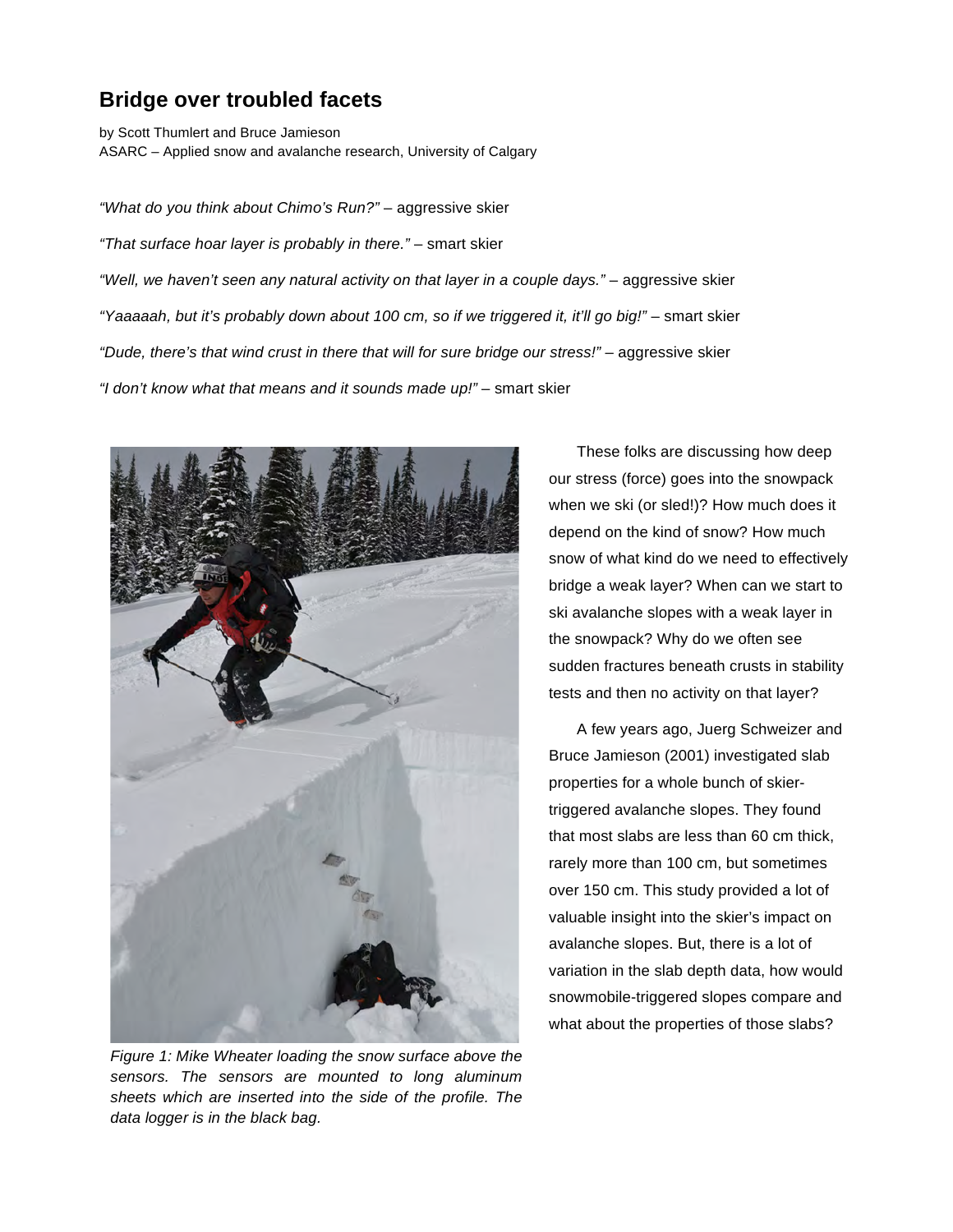

*Figure 2: The plot shows calculated stress values that are calibrated to match measurements of a snowmobile (σ is the symbol for stress). The data are grouped into three "typical" snow resistance profiles shown on the left of each plot. Plot A for "soft", B for "medium" and C for "supportive". The black near the surface of the plot represents the average snowmobile penetration into the snow cover.*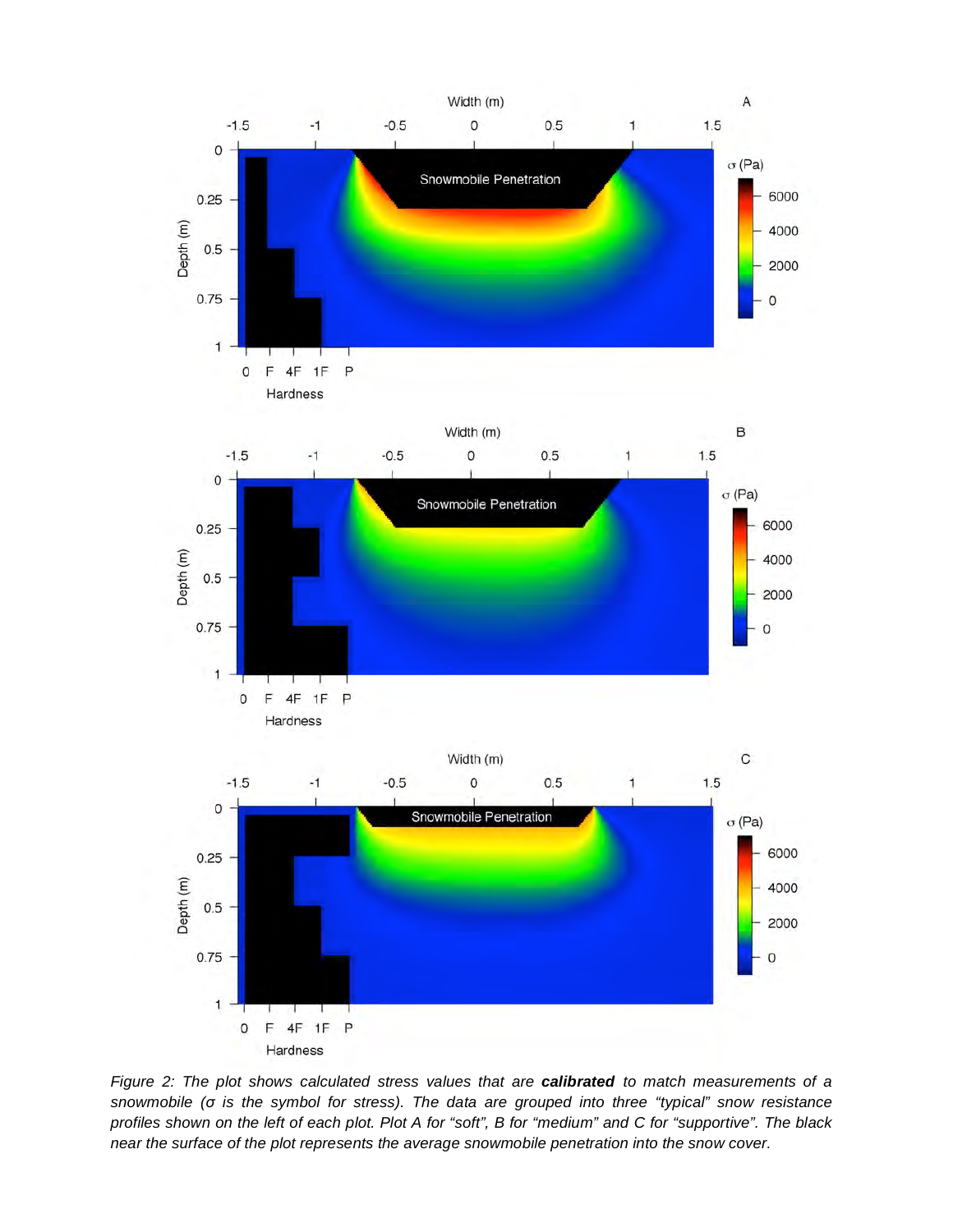Well, to shed some more light on how skiers and sledders impact the snow, we've been placing sensors at different levels in the snowpack and recording the force that a skier or sledder transmits as they pass over them (see Figure 1 of Mike Wheater skiing over the sensors). Not everyone loves boxplots as much as researchers, so we made some colourful pictures of the numbers for snowmobile measurements (Figure 2). The pictures are separated into three "typical" snowpack resistance profiles: soft, medium and supportive. The hardness profile is shown on the left of the graph. The plots are made for a 35° slope (that is why the bulbs are shifted to the right slightly).

We see the stress bulb for the "soft" profile about 75 cm into the snowpack, whereas the bulb for the "supportive" profile about 35 cm into the snowpack. The average penetration of the sled is shown as black at the top of the bulb and, as expected, the "soft" profile allows more penetration compared to the "supportive" profile. Looking at these plots it becomes obvious that our stress bulbs start beneath our sled or skis. So, if it's over-the-head 50 cm ski pen then the stress bulb starts at 50 cm and goes deeper from there (minus some stress being absorbed by deforming the powder). This whole idea of harder snow supporting and spreading skier and sledder stress is not new and many folks call it bridging. Most Rockies ski enthusiasts keenly evaluate bridging as the season progresses until those pesky depth hoar layers are buried deep enough.

So, how much snow of what type do we need to bridge a weak layer? Many experienced ski gurus have an intuitive answer for this question which, as always, depends on many factors. In casual conversation with many ski guides, the answer to this question varied greatly. Based on the stress measurements and using skier stability indices (Föhn 1987, Jamieson 1995), we arrived at a bridging index value of 130 for skiing. The bridging index is simply the thickness of layer times the hardness (1 for Fist, 2 for 4 Finger, 3 for 1 Finger, etc).



*Figure 3: Frequency of bridging index values for 50 skier triggered avalanches (Sc and Sa). Only avalanches size 2 or larger are shown.*

What does bridging index of 130 mean? It can represent an infinite number of hardness profiles, but here are some examples: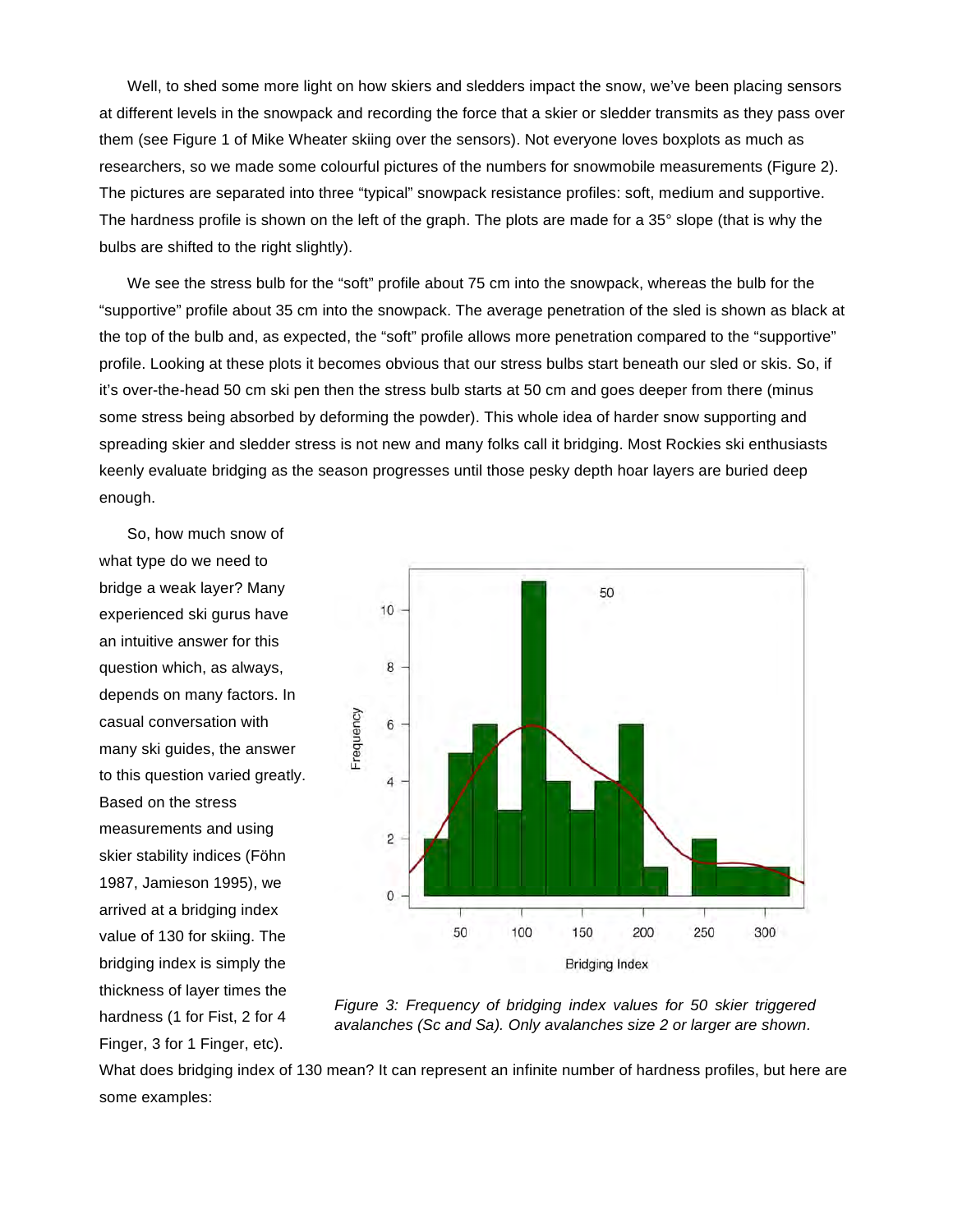- 50 cm fist, 40 cm 4F
- 20 cm P, 20 cm 4F
- 10 cm F, 20 cm 4F, 30 cm 1F

Investigating a little further, we pulled a bunch of old ASARC profile data from skier-triggered slopes and looked at the bridging index. Figure 3 shows the frequencies of bridging index values for skier accidental and ski-cut avalanches Sz. 2 and larger. The middle of the bridging index values is about 130, but what about all those larger values to the right of 130? Those would probably be larger avalanches as well! As a first pass this concept shows promise, but needs some more investigating. More to come!

For now, let's fast forward a little in time. Let's assume we have a good idea how much snow of what type it takes to bridge a weak layer. We are out skiing and we're pretty sure we have enough bridge above our weak layer, but we better do a quick test to make sure. We dig out a small hole, cut a 30 cm x 30 cm column and start tapping away. POP! What the #\$%#? Sudden fracture on those facets under the crust.

Scott Davis and Bruce Jamieson were chatting in Penticton this spring about this hypothetical scenario. For many good reasons, in all our snowpack tests (CT, ECT, PST, DT, ST, RB… wow there are a lot!) we isolate a column of some size. This cutting of the snow when isolating a column has the effect of eliminating



*Figure 4: Stress (σ is the symbol for stress) at various depths for isolated and un-isolated columns. The measurements are from a test similar to the compression test where we tap on the top of the column. The black line in the boxes is the middle value and the boxes are the half of the values.*

the bridging strength of the layers. Consequently, there are many situations where we get sudden results, often under a crust, but don't see avalanches on the layer. Over coffee this morning, Bruce remembered a well-developed facet layer under a 20 cm hard crust in the North Columbias. The layer was producing sudden fractures, but the guides were skiing steep open terrain without triggering avalanches. Figure 4, shows some stress measurements from within stability tests. In some we isolated the normal 30 cm x 30 cm column and some we only isolated the front wall, leaving three sides intact. We see more stress in the isolated columns than the un-isolated ones, which is one reason why sudden results sometimes occur in snowpack tests but the adjacent slope can't be triggered.